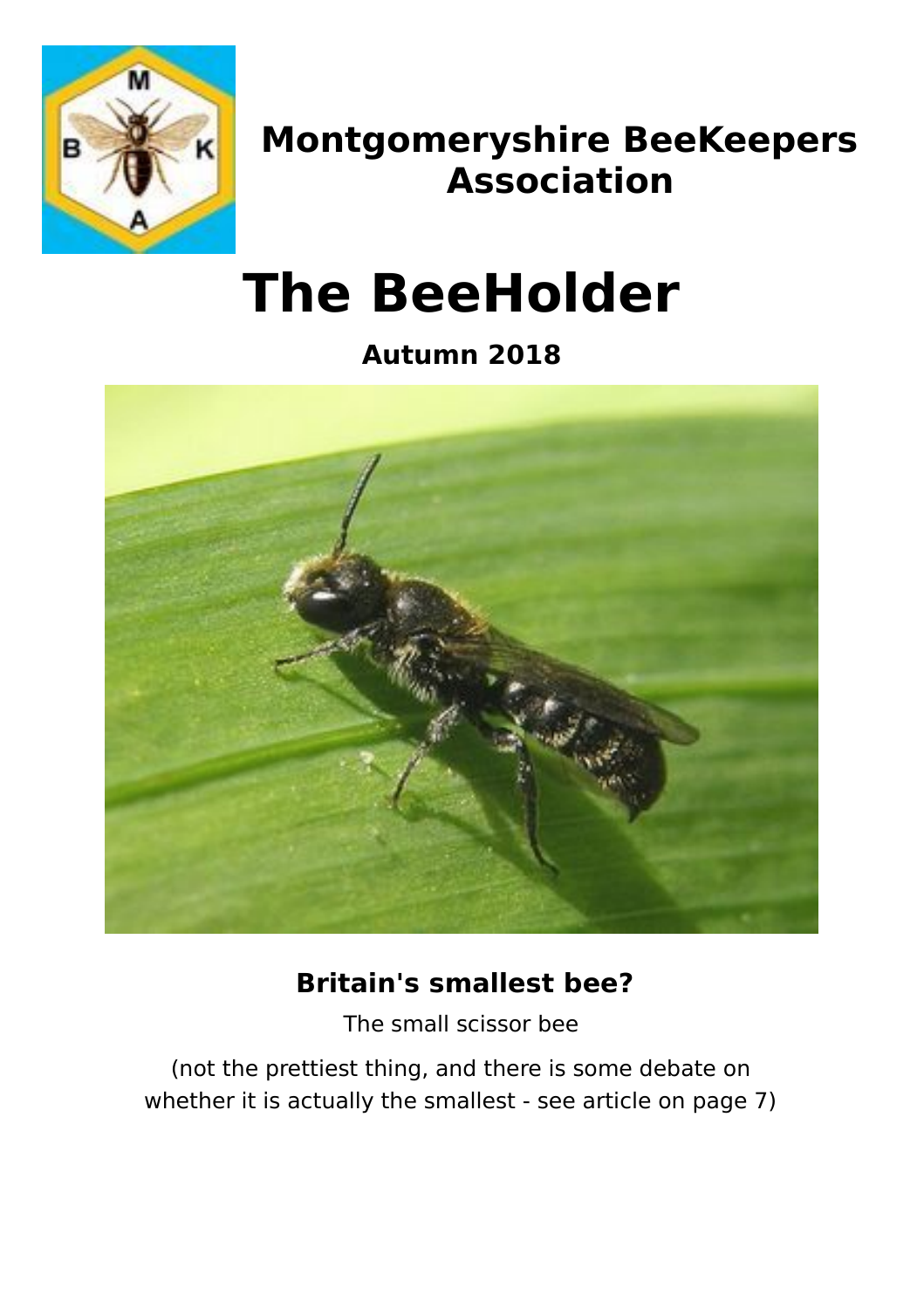### **Table of Contents**

| joint WBKA/MBKA stand at the Royal Welsh, 2019 (photo)11                 |  |
|--------------------------------------------------------------------------|--|
| waiting for punters, Montgomery Show 2018 (photo)12                      |  |
|                                                                          |  |
|                                                                          |  |
|                                                                          |  |
| Anne, Rachel and Jill with their Basic Assessment certificates (photo)16 |  |
|                                                                          |  |
|                                                                          |  |
|                                                                          |  |
|                                                                          |  |
|                                                                          |  |
|                                                                          |  |
|                                                                          |  |

#### We welcome as members ...

Note that for the public version (web site and eBees) I have removed personal details as far as possible, hence the new members' names do not appear here.

Note that, to protect the innocent, the place names given are the post town rather than anything more precise.

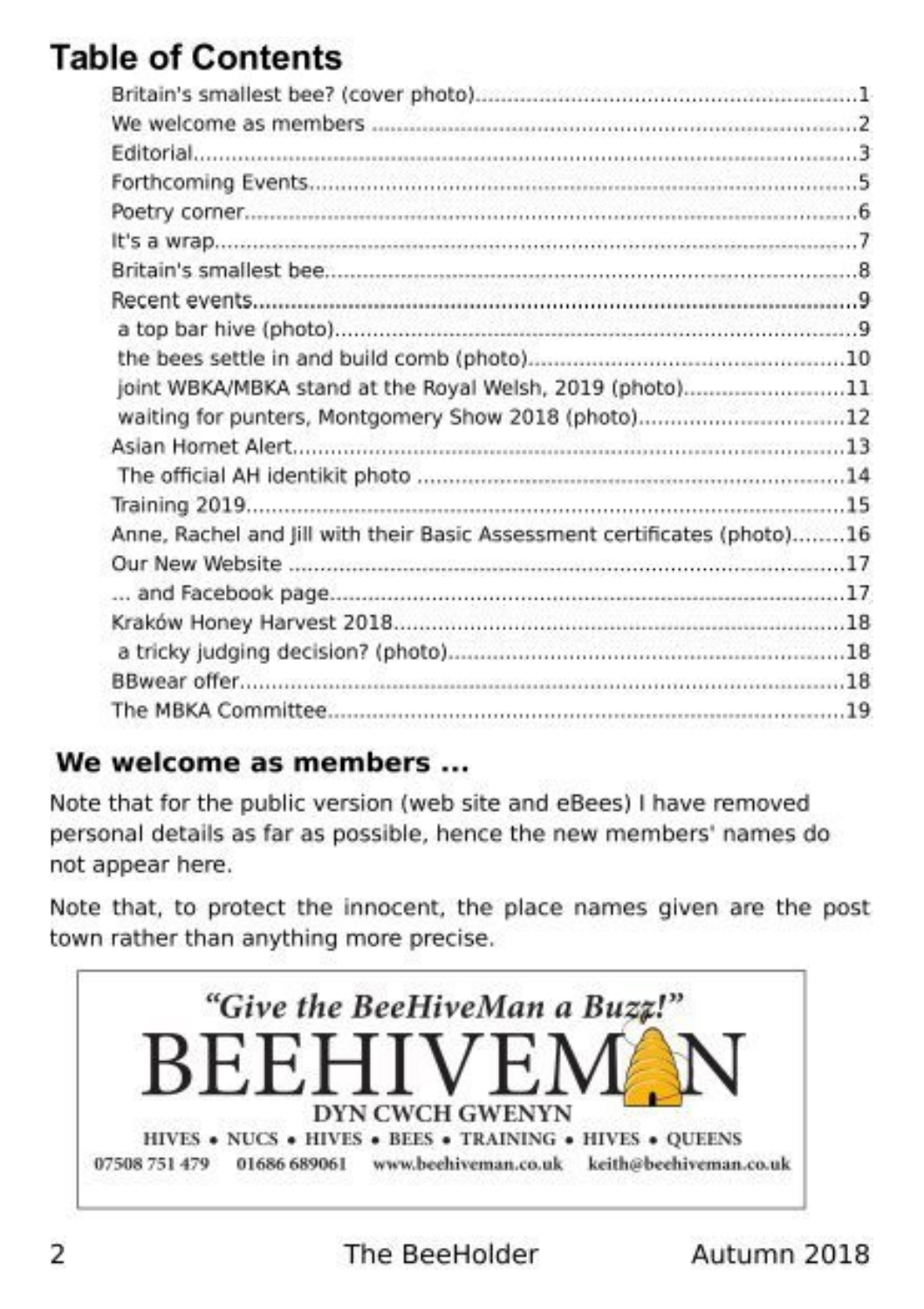#### **Editorial**

Firstly I have to apologise to Dr Fred I Ayres and the Lune Valley Community Beekeepers for attributing their article on "The Native Black Bee" in the last BeeHolder to Lune Valley BKA. Lune Valley BKA are a quite separate organisation with no connection to Lune Valley Community Beekeepers.

Another year rapidly comes to a finish and one which has, for the most part, been kinder to beekeepers and bees than the preceding four or five. Probably the hottest, driest summer since 1976 (or possibly longer) has meant that most beekeepers have had a decent honey harvest – for some the first honey harvest at all in a few years.

But nature is a dynamic equilibrium, not some sort of man made production line, and so we can expect variation from year to year and sometimes in an extreme way. Let us hope we are entering a period where the elements favour the bee and those of us who have been losing colonies can get our apiaries back to strength.

And finally if you are interested in saving paper/production costs, would you like to receive BeeHolder as an electronic copy (pdf file)? If so, do contact me (editor@montybees.org.uk) and I will make the necessary arrangements.

**Chris**

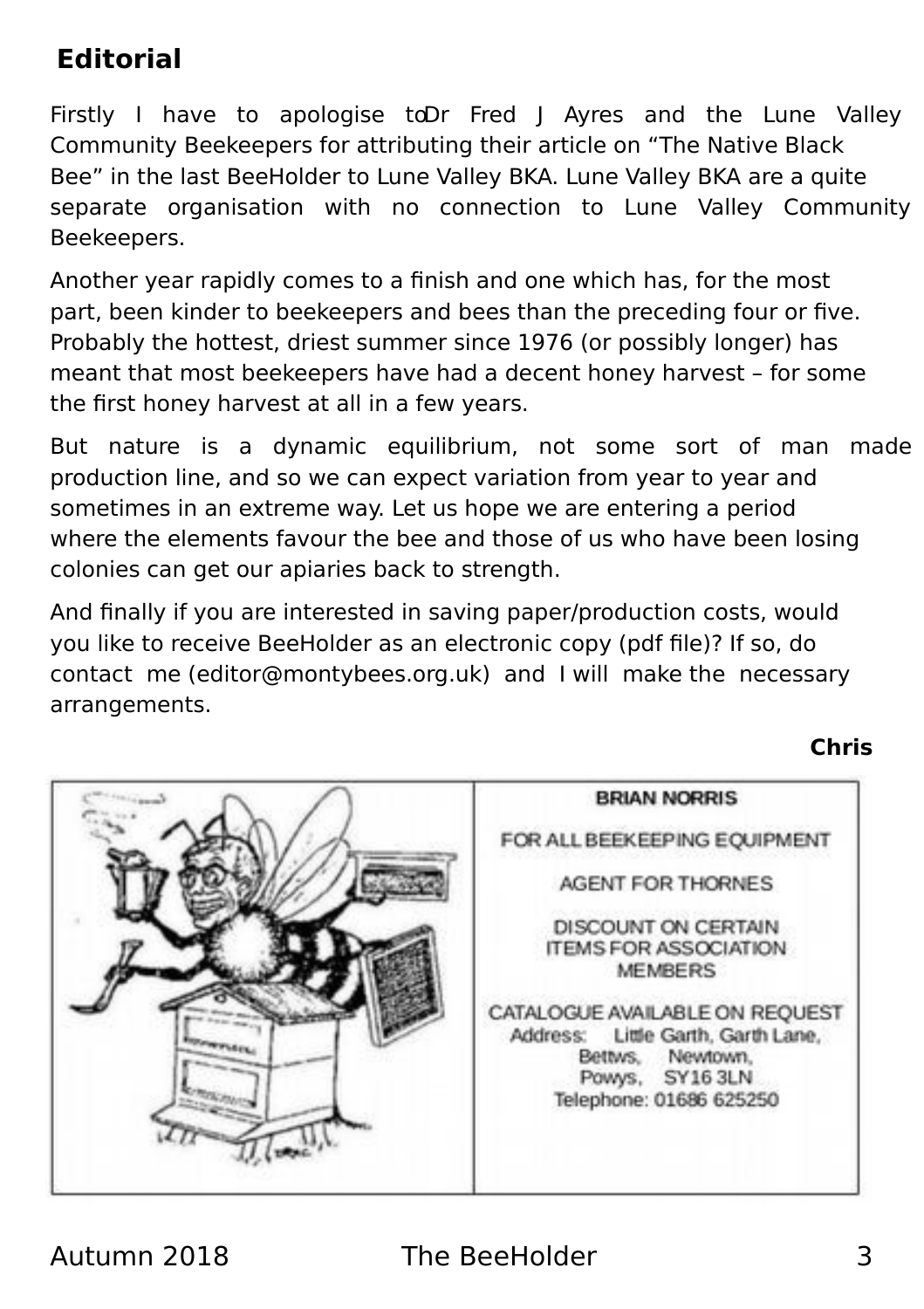### **Forthcoming Events**

MBKA are having evening meetings over the winter with a selection of interesting speakers coming to share their experiences for our amusement and education. Plus the hardy annuals – MBKA dinner and Annual General Meeting - coming up in January and February 2019 respectively.

#### **28th November – The Mystery of Mating**

7pm at Plas Dolerw. Lynfa Davies will cast some light onto what goes on during the queen's maiden flight. Lynfa has a degree in Agriculture from Aberystwyth and continues to work in that field (fortuitous turn of phrase). She has much experience of both keeping and giving talks about bees.

#### **20th January – MBKA Annual Dinner**

12:30 at the Lakeside Golf Club, Garthmyl. Continuing the trend of the last three years, we'll be having a family friendly lunchtime meal in the surroundings of this beautiful course. More details plus menu options will be sent out with the next BeeHolder. Bread and putter optional. Probably coffee and tees afterwards.

#### **19th February – MBKA Annual General Meeting**

7pm at Plas Dolerw. Your chance to get up close and personal with the running of our association. As well as the business of the meeting, there will be a session of "Bee Keepers Question Time" with a panel of experienced bee keepers eager to listen to your problems and answer your questions. Not to mention the world famous bee hive raffle, one free ticket for each membership attending!

#### **12th March – Queen Rearing and Breeding**

7pm at Plas Dolerw. Steve Rose will talk about the practical side breeding and rearing queens, both important aspects of bee keeping if we are to keep our colonies and hives productive and healthy.

#### **?th April – Showing Honey**

7pm at Plas Dolerw, date to be confirmed. Meet your new bee inspector, Shane Jones, as he talks about showing honey for fun and profit.

See also the article on training sessions next year, page 14.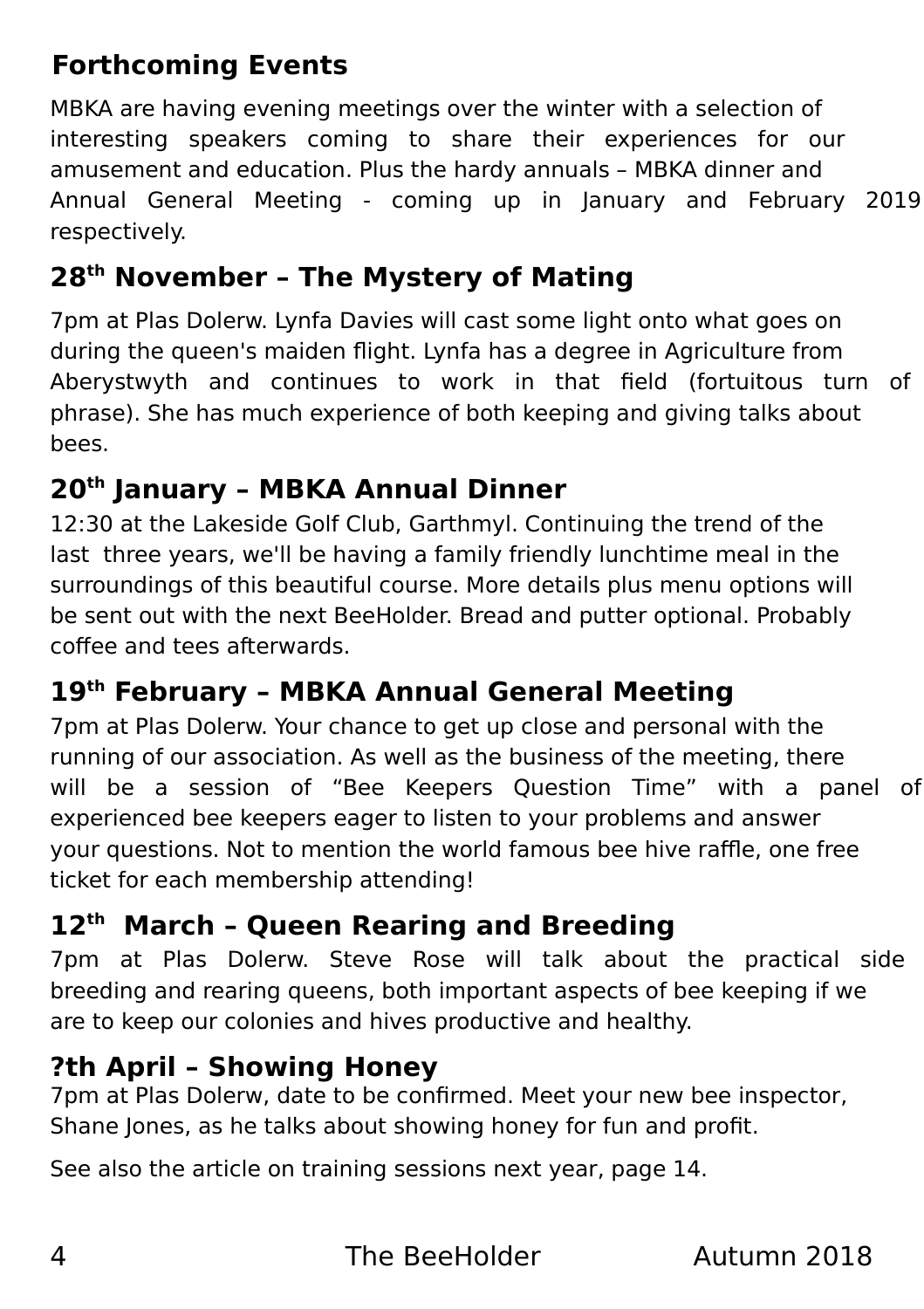#### **Poetry corner**

This was written last year, a few months into beekeeping, when I worked out who was in charge.

Bees Please Me

No, not beetles but bees are the things that please With all the weird stuff that they do I have no idea how they know it's the hour To switch from a hive bee to one foraging flowers Whether to swarm with the gang or just hang about Whether to tend to the queen or just take her out

Those little leg pockets aren't just for the shopping They store a myriad of things Like tiny protractors for good tessellation To-do lists and spreadsheets and maps of locations And birthday reminders for all of their siblings And pollen charts, hive rules and notes of regal obligations

But the thing I love most about the bee Is the time they devote to our training We are well and truly under their spell From the very first moment we peer into their cells

I've been thinking long and hard about this And I've got a working theory They are bewitching us with pheromones And I think we should warn the unwary

When you stand in a field on a warm sunny day And lift your first frame to the sun You're breathing in pheromones, honey and wax They've got you, and know just how to keep you on track

It's the subsidiary stuff you may not have considered When you enter the world of the be Now you are a carpenter, botanist, bouncer and chef PA and sometimes GP

You'll get them all of the latest inventions They may need a gym or sun-roof or extension You'll be digging them ponds and planting them food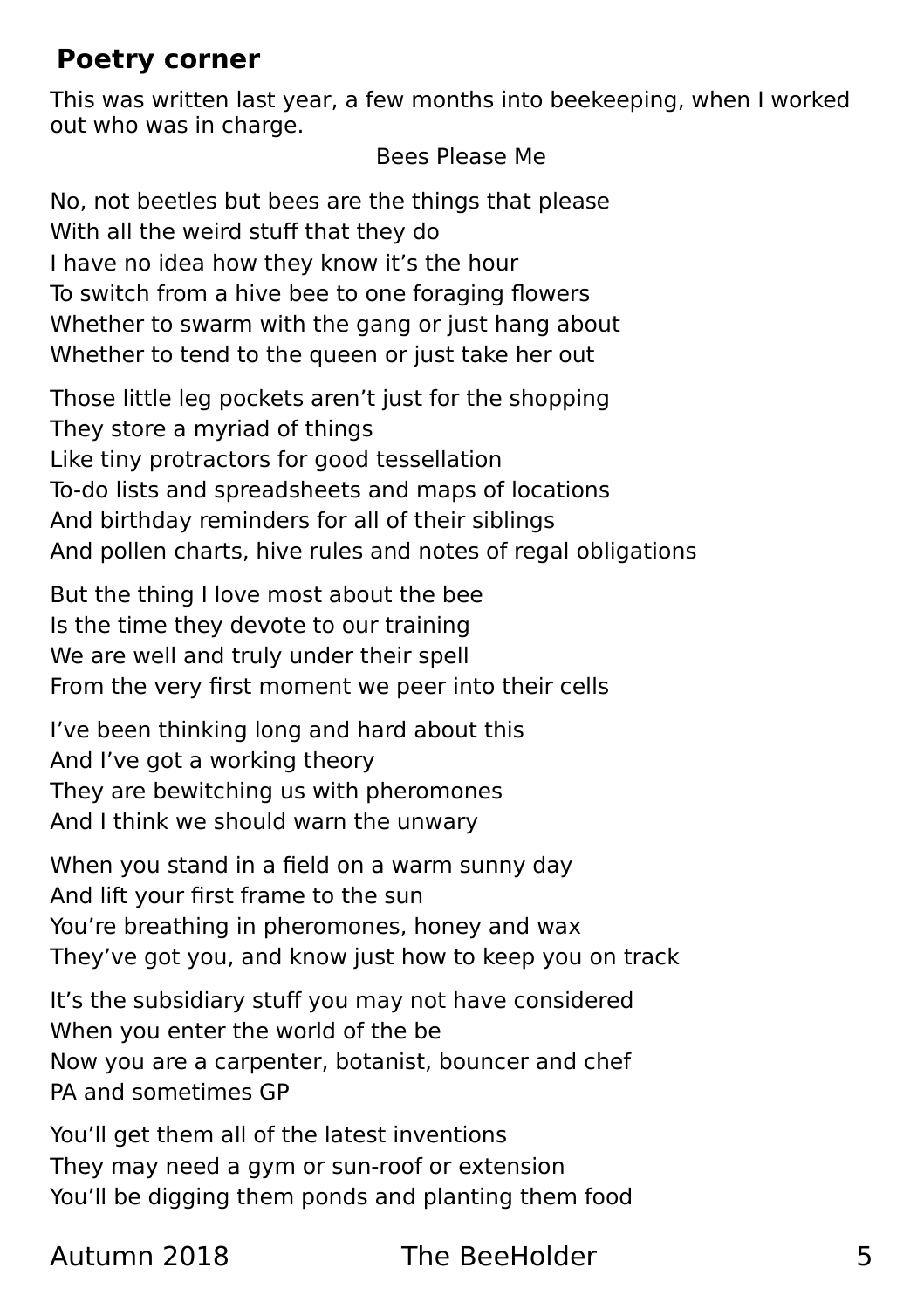Foreign holidays spent web-camming the state of their brood

So we sit in church halls and pontificate About the best intervention Four Beeks, four opinions equals hive tools at dawn All with the best of intentions

Now, I've been stung, so I can't give objective advice But if you are considering the undertaking I'd say just surrender your fate to their chemical bait And let them get on with the training

Rachel Knowles HWBKA (High Wycombe Bee Keeping Association) Thanks to Mal Shears for thinking we'd like this poem. He said "We recently had a visit from a friend who's a member of High Wycombe Beekeeper's Association. She has a theory that beekeepers have been captured under the sway of the bees' pheromones, and sent us a poem she'd written about it. I thought it was rather good." She'd written about it. I thought it was rather good."

#### **It's a wrap**

Bees are, indirectly, doing their bit to help the plight of turtles and other wildlife under threat from plastic pollution in the environment.

Cotton impregnated with beeswax makes a healthy alternative for wrapping sandwiches, bread, cheese etc or to cover a bowl. Washable and reusable, they are the sustainable alternative to plastic wrap and cling film.

At this time of year Christmas present ideas are always welcome. Beeswax food wraps can be bought commercially or, for that extra



personal touch, you can even have a go at making your own, see: http://myhealthygreenfamily.com/blog/wordpress/plastic-wrap-alternativediy-beeswax-cotton-wraps/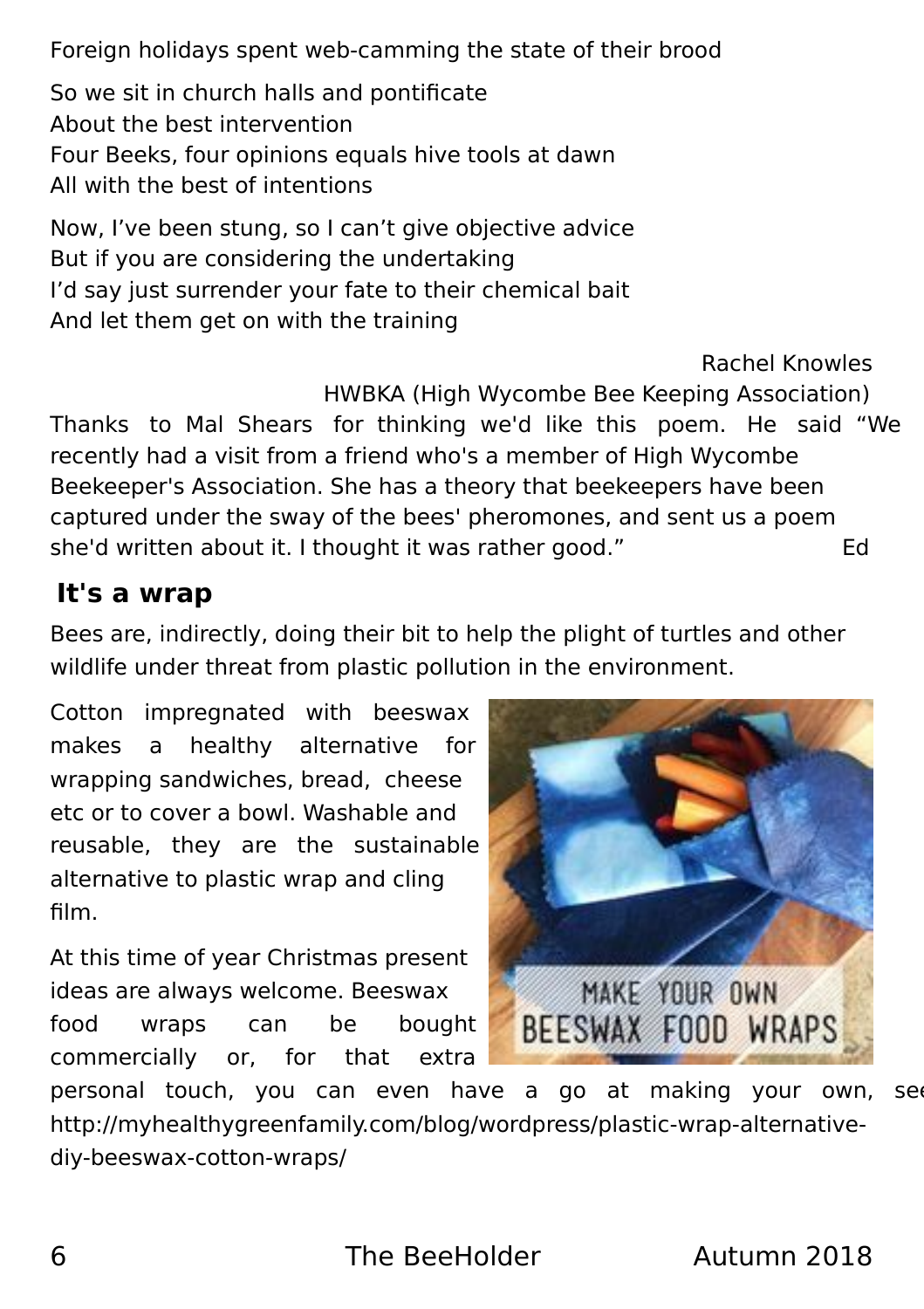#### **Britain's smallest bee**

Chelostoma campanularum (known as the Small Scissor or Harebell Carpenter Bee) is probably Britain's smallest bee, and measures just 4mm long (see the cover photo).

But there is talk on the internet of an occasionally observed bee called Dufourea minuta – a bee so small it doesn't have a common name. This was sighted in June 2007 by Michael Archer at a site near West Tilbury, Essex. Mr Archer was then president of BWARS (The UK Bees, Wasps and Ants Recording Society) – so he should know what he is talking about. Prior to that sighting it had not been observed since 1956, and prior to that just three times at the end of the  $19$ <sup>th</sup> century. This is, then, either a bee which has been extinct in the UK and subsequently re-introduced, or it is such a small and rare creature that chance dictates it is only spotted and identified very occasionally.

BWARS has only about 500 members, and I expect that most folk outside BWARS would have trouble telling a Dufourea minuta from a hover fly, so it would not be surprising if this latter explanation is correct.

But our smallest bee is a relative giant compared to either Perdita minima or Quasihesma clypearis. These bees are found in the Sonoran Desert of North America and north Queensland and the Northern Territory of Australia respectively. At around 2mm long they are certainly tiny bees.

As a side note, that last time that Mr Archer re-discovered a thought to be extinct species it was the bee wo Philanthus triangulum (not to be confused with Beowulf from the old English epic saga). This is a solita wasp, the females of which prey

honey bees to provide food for their



a bee wolf, Philanthus triangulum

offspring after hatching from eggs. This species had not been recorded in mainland Britain since the mid-19th century, until Dr Archer came across it in East Anglia in 1976.

If you like the sound of BWARS and are interested in finding out more, they have a web site at http://www.bwars.com.

Chris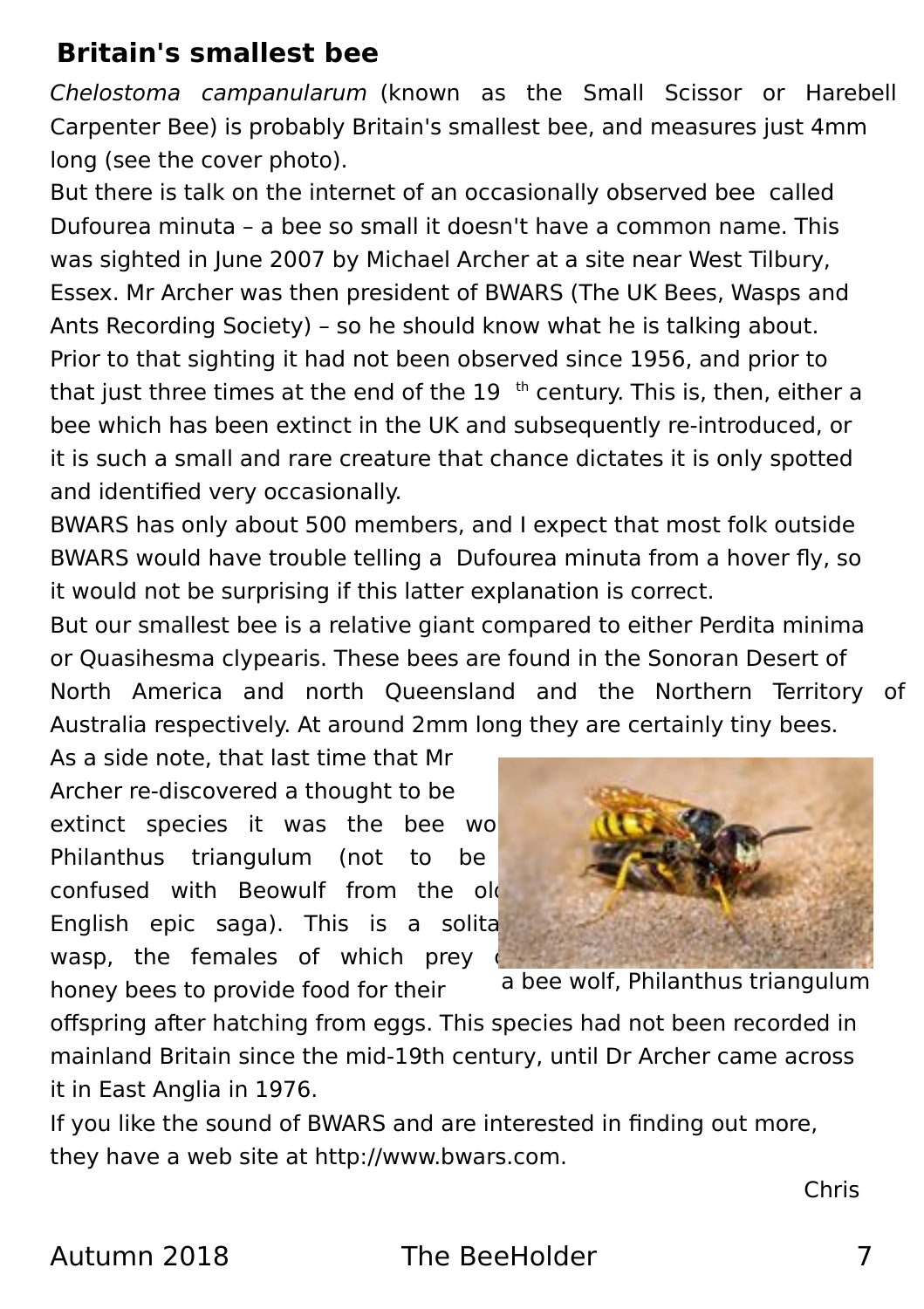#### **Recent events**

#### **Natural BeeKeeping in a horizontal top bar hive**

Our series of winter meetings kicked off on 24th October with a very interesting talk by John Vendy who travelled from Yorkshire to describe his experience with this method of bee-keeping. He has been keeping bees for a number of years but has never used conventional hives, and makes

all his own equipment for himself and for other beekeepers. He had an example of a horizontal top-bar hive on display and we were all able  $t_0$ look inside and inspect the components. Basically, it is a long box with the sides tapering downwards to a narrow floor, split into sections as required by wooden plates, with a series of wooden bars arranged on the top and covered by a roof. The



a top bar hive

bees build combs from the top bars, which hang down in sheets along the length of the box. Bees enter and leave by an aperture in the side wall, towards one end of the hive.

#### **The benefits of using a top-bar hive include:**

- As the equipment looks very different from the usual hives used by conventional bee-keepers, it works as a thief deterrent as the topbar hive is not recognised as a place for keeping bees. Sadly, thefts of colonies are becoming an increasing problem. The hives are heavy so this can also deter thieves.
- $\Box$  The hive is very easy and cheap to make (John has used pallets)
- Good for people with bad backs or who are wheel-chair users as the hive can be placed at the optimum height for the bee-keeper. Space is not increased by adding supers so no heavy lifting as the season progresses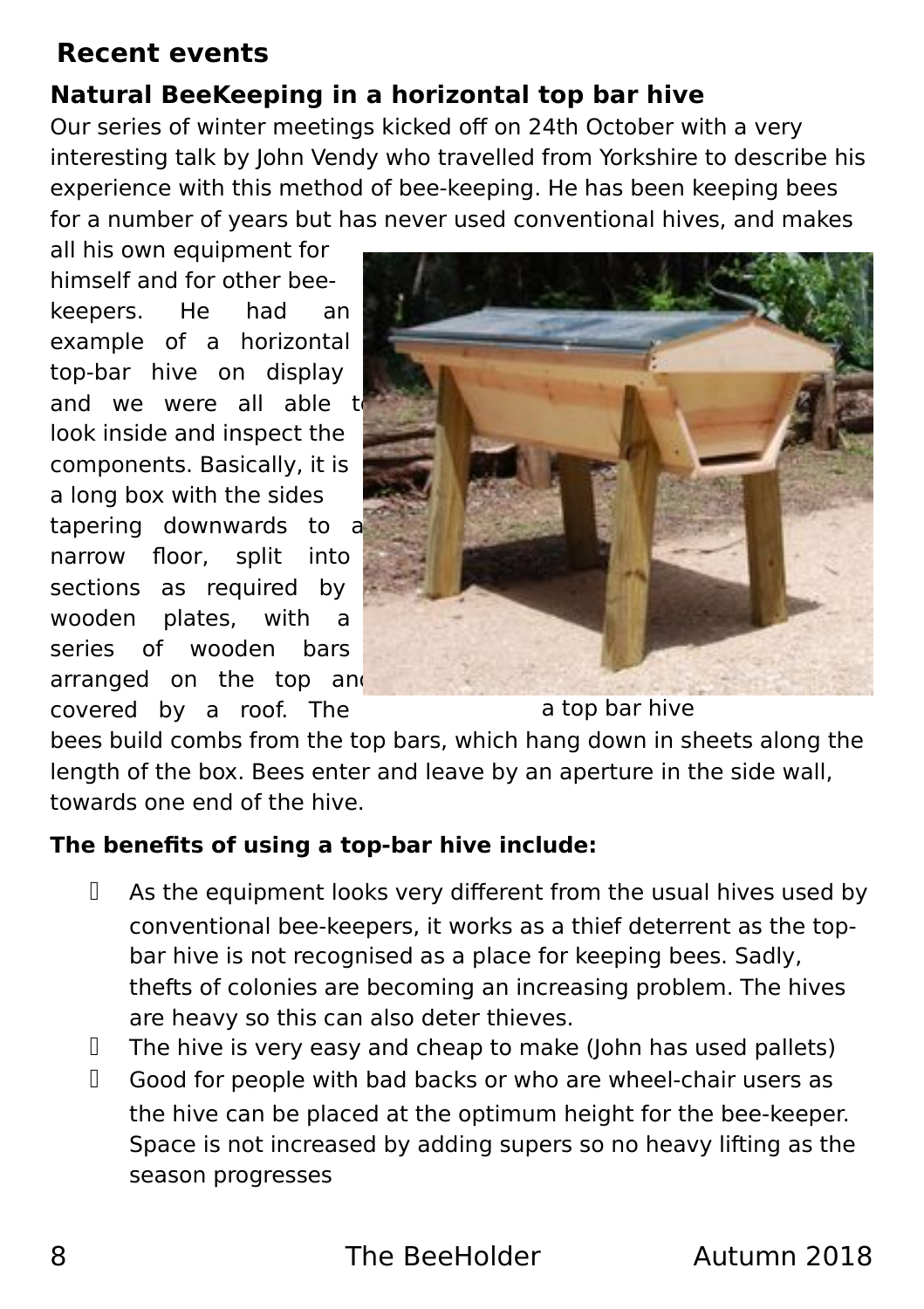- $\Box$  Foundation is not used so there is no concern about transfer of disease from re-cycled wax, accumulation of chemicals or cells becoming smaller as the foundation gets old.
- As the combs are more fragile than foundation, top-bar hives encourage a more "gentle" way of bee-keeping which has a calming effect on the bees.
- $\Box$  The lay- out of the top bars means one comb can be examined at a time but the rest of the combs remain in darkness so there is a lot less disruption to the colony than when the roof is removed from a conventional hive. Again, this helps to keep the colony calm.

#### **The disadvantages of using a top-bar hive:**

- $\Box$  There are very few commercially available hives so you usually have to construct your own equipment
- $\Box$  The hives are heavy and bulky so difficult to move if this becomes necessary
- If you are heavy-handed, combs break off the top-bars
- $\Box$  You cannot control the honey storage space (supers are not used) so your honey harvest will be smaller.(see note below\*)



John also described how to introduce bees into a topbar hive (using a swarm is easiest), how to inspect the hive without breaking the combs (by sliding a knife down the side of the box to ensure they are not stuck on the walls, and to always keep the combs vertical), how to avoid swarming (simply by moving the wooden partitions and adding more top bars, even in the middle of the brood

nest) and how to harvest the honey (crushing the comb and straining the mush through a double sieve- you cannot use an extractor). He also described his method of varroa control: thoroughly shaking icing sugar over both sides of each comb every week for 3 weeks. He does not use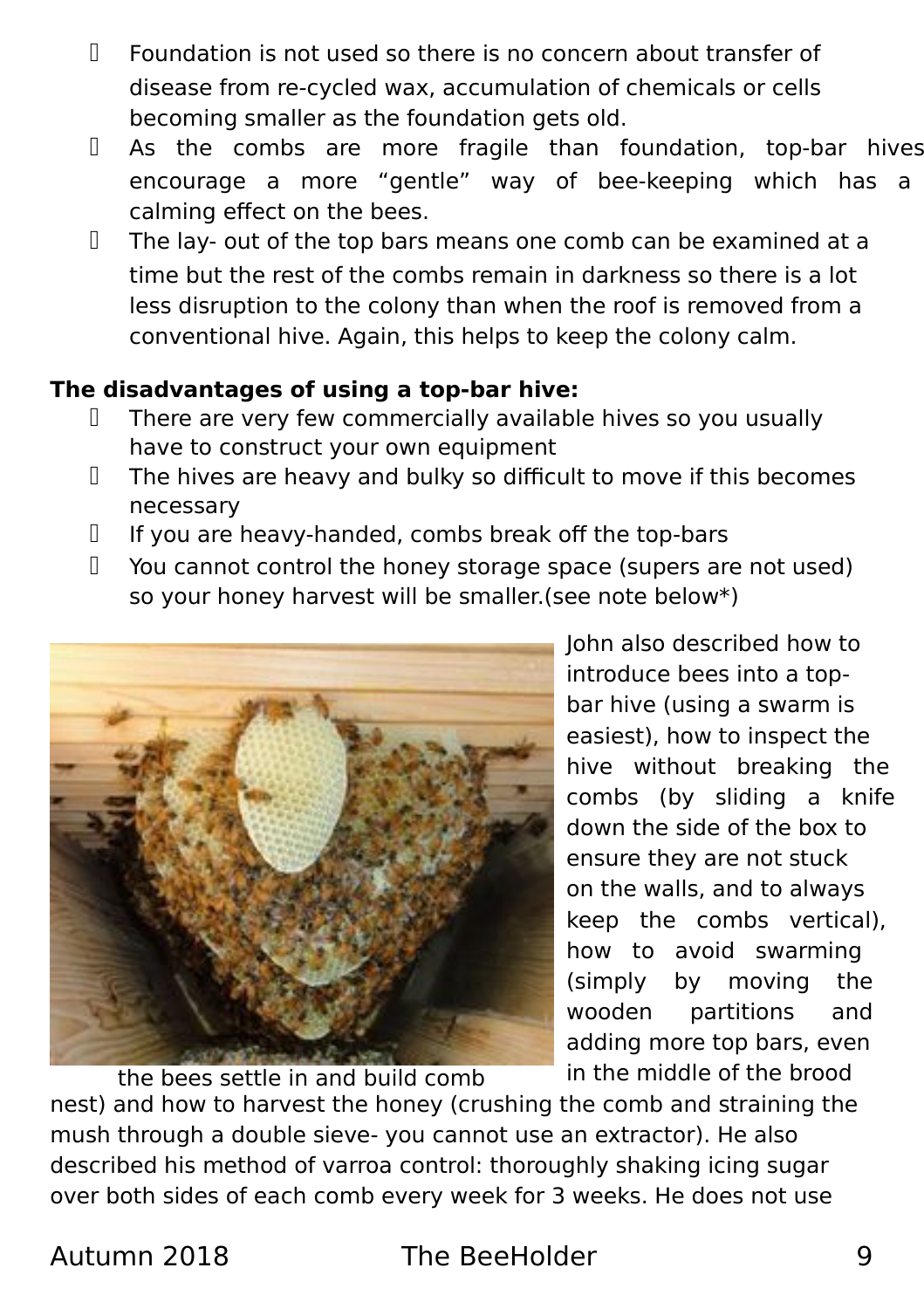chemicals. Interestingly, he also does not mark the queen, instead assuming all is well if eggs and larvae are present and there are no signs of swarm preparation. He explained that looking for a "rosette of workers" on the comb is a useful way of locating the queen if needed.

As usual, there was much happy chatter over a cup of tea, catching up with old friends, and a chance to win something in the raffle.

**Jill Hill**

\* With some modification to the hive, supers can be used with top bar hives, though this is a compromise many natural beekeepers would not be prepared to make! There is an article about hive choice for natural bee keeping here http://beekeepinglikeagirl.com/langstroth-vs-top-bar-hive/

#### **Summer Shows 2018**

This year, our show season started with the Royal Welsh. Montgomeryshire was the feature County for 2018, and MBKA was invited to attend. We were asked to present an attractive display but would not be allowed to sell any of our products. MBKA shared a stand with the WBKA who supplied a fabulous backdrop of meadow and woodland scenes which looked great behind our tables. The four days went very well with lots of interest and enquiries on becoming a beekeeper. Our volunteers enjoyed themselves and had plenty of opportunity to spend time looking round the show.



joint WBKA/MBKA stand at the Royal Welsh, 2019

The next show on the agenda was Montgomery on 18th August. This was a new one for us, and was a particularly nice show with a friend atmosphere. We attracted a lot of interest not only from potential new beekeepers, but also in what we were selling. All in all, it was a very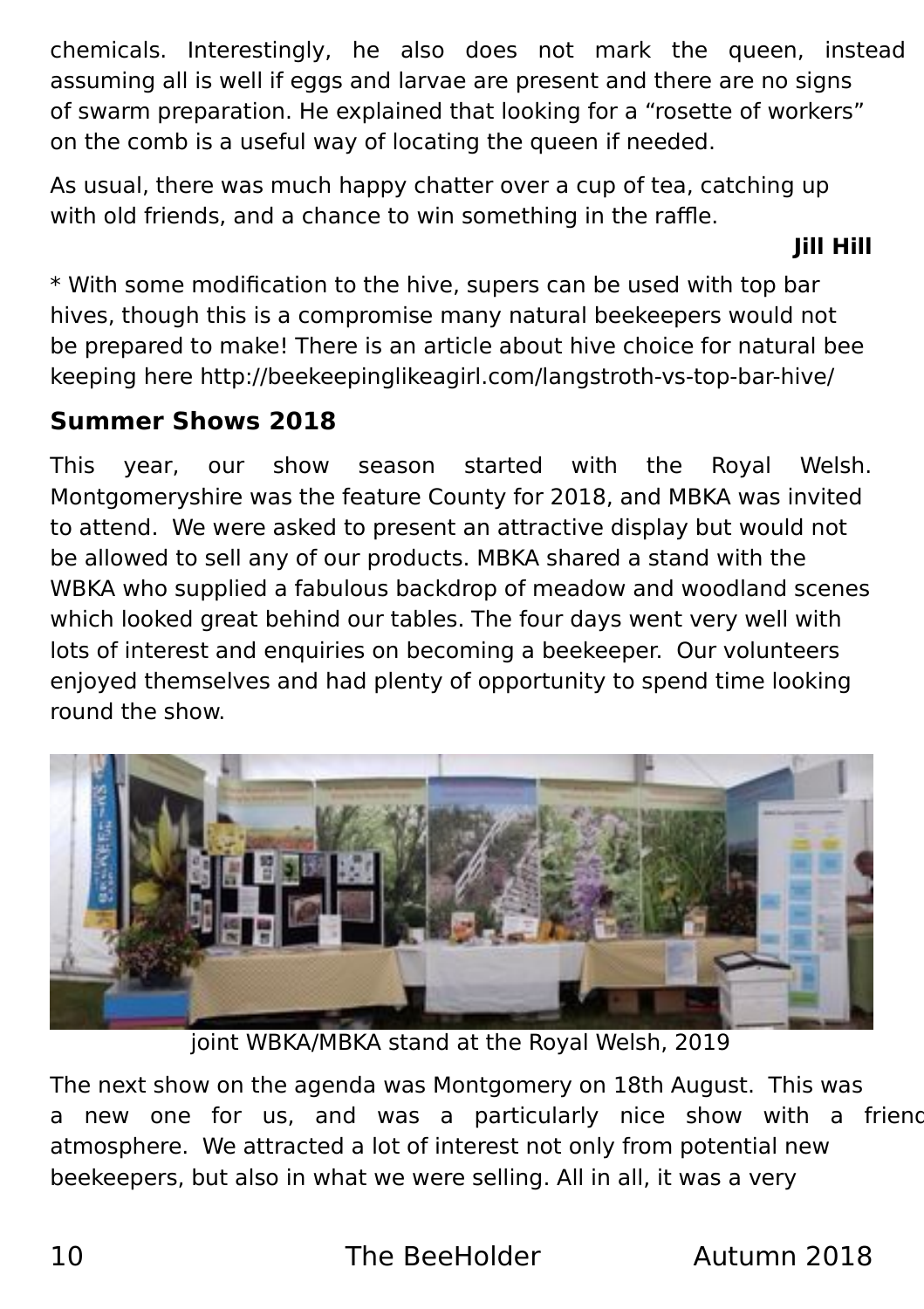successful day and we will return in 2019.

Berriew came next on 25th August. It was quieter than last year, but nonetheless we had a lot of interest, and again potentially some new members. Unfortunately, the heavens opened at annoying intervals in the afternoon, and it soon became apparent that our dome leaks, so I think most of us got a bit wet at some point! But it has not put us off, and we will return next year.



waiting for punters, Montgomery Show 2018

Newtown Food Festival was the first weekend in September and a huge success. We were situated between the French Village and Producers tent and this spot was ideal for the footfall. Enquiries were received from 15 potential new members, almost all of our merchandising, honey and plants were sold. The Association had purchased some of Pauline and Paul Aslin's lovely handmade products which proved popular, as was the wax bars and candles we had for sale. It was busy from the minute the show opened until the end.

Our final show was at Bishops Castle on 22nd September. It was disappointing this year, rain and our out of the way location meant that we packed up early in the afternoon. Mark Howarth brought along a flow hive and a demonstration video which was great : it was such a pity there weren't more visitors to our stand to see it. He also brought a large tarpaulin which we draped over the dome! It was very much needed. Thanks Mark.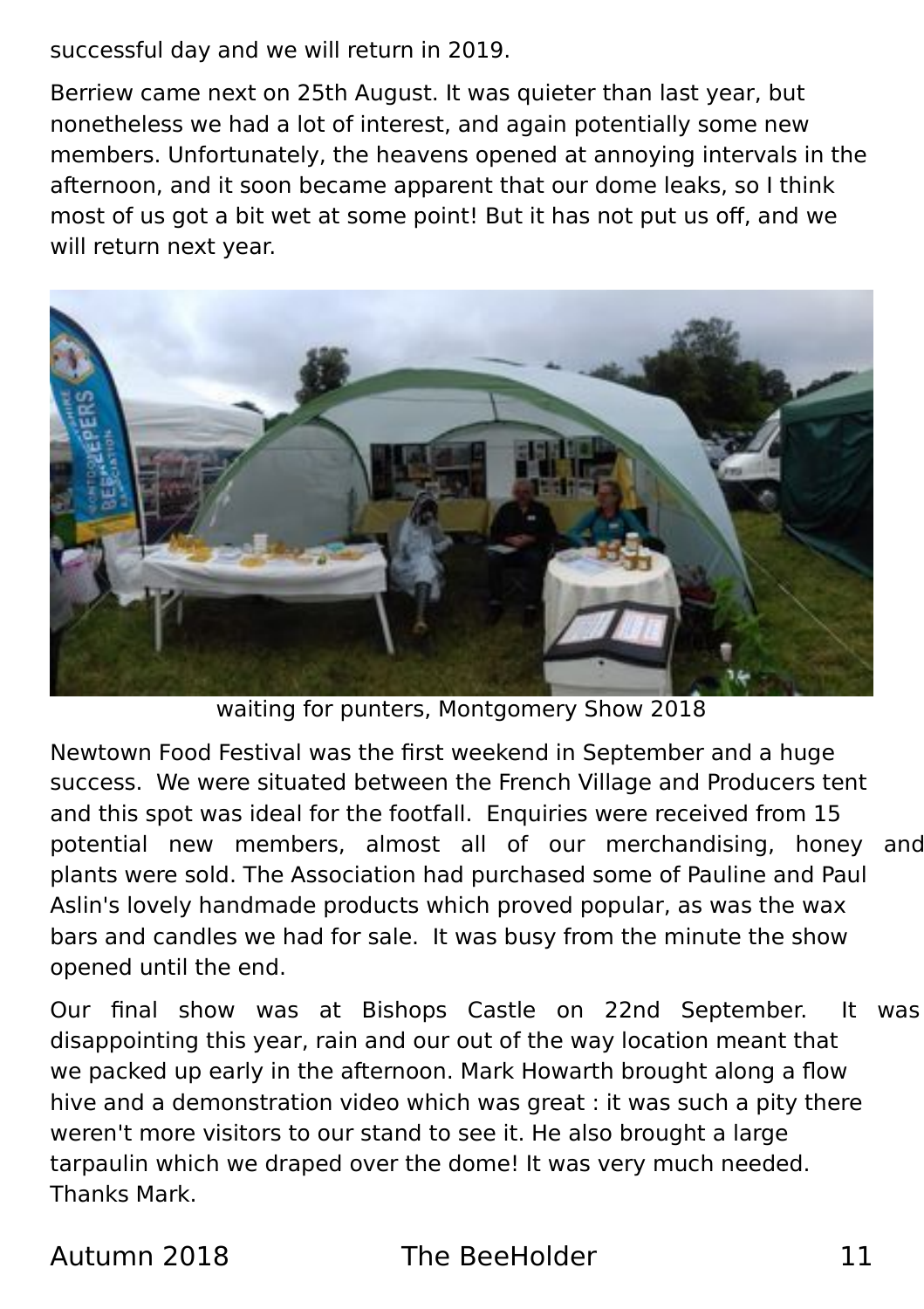Honey sales went very well, people were very pleased and commented how nice it was to see it being locally produced from our own bees.

Finally, I would like to extend a huge thank you to everyone who helped at this year's shows. I really do appreciate your time and hard work.

Anne Wren

And a big thank you to Anne for co-ordinating all this effort. Ed

#### **Asian Hornet Alert**

#### **Asian Hornet - What we can do to assist most effectively?**



You will have heard that there have been at least eleven confirmed Asian Hornet sightings this year, mostly on the south coast of England and in the

Channel Islands. But with Bath, Hull and Bury also on the list, we certainly can't afford to be complacent here in mid Wales.

The most effective areas at detecting Asian Hornets are where the beekeepers themselves and their Associations have been made aware of what they are looking for, the difference between the European and Asian hornets and who regularly monitor their apiaries and local forage looking

for "hawking" hornets. This can be supplemented by traps, live traps where possible. Basic research indicates that the by catc (other insects trapped) of Asian Hornet traps is minimal and not a threat to the other species.

The other areas to monitol and, where their presence

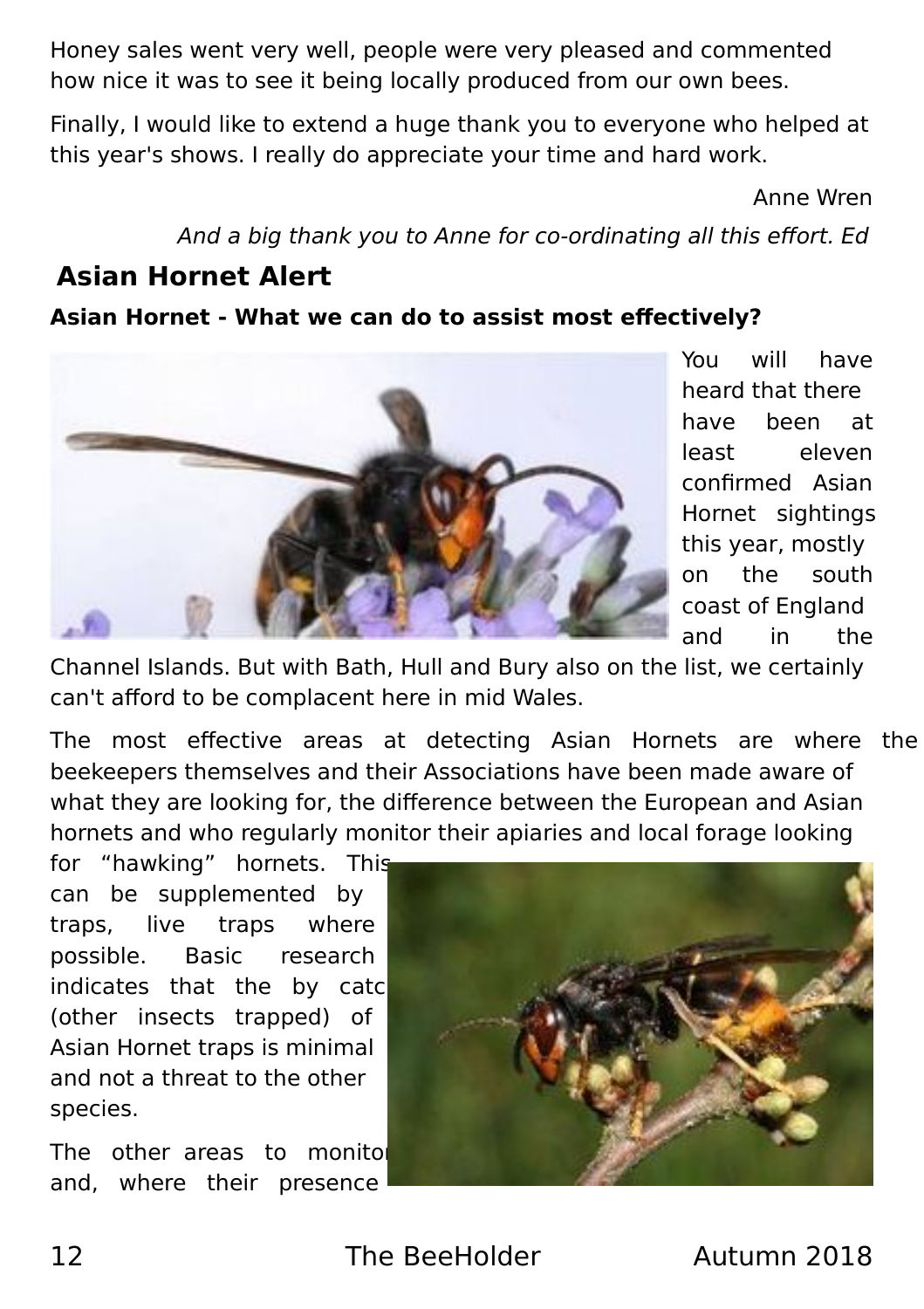has first been noted, are where there are late flowering species such as ivy or buddleia and possibly himalayan balsam. In these areas Asian Hornets may be hawking not just for nectar but also to predate on the other species of insect attracted by the nectar.

The Non Native Species Secretariat (NNSS) receive reports of many hundreds of "sightings" most of which are not actually Asian Honest but European hornets or Queen wasps. If you have concerns that you have Asian Hornets in your Apiary/area then it is important that you are able to provide a body or a photograph. It is also important that you do not kill every hornet that you see as the APHA teams will need to be able to catch/follow live insects back to their nest. Radio location is also being trialled to help with nest location.

If you do believe you have an AH problem then it is imperative that you contact the NNSS as quickly as possible. This can be done by uploading and using the iPhone and android app "Asian Hornet Watch" on your mobile phone or by emailing alertnonnative@ceh.ac.uk.

I appreciate that this guidance is short but it is intended only as an alert for



The official AH identikit photo (though it isn't often that you will catch one asleep next to a tiny ruler Ed)

beekeepers. Further information can be found on Beebase or on the Nonnative Species Secretariat website. There is also an excellent fact sheet on the AH and information on other species with which it might be confused on the BBKA website.

For instructions on how to make your own Asian Hornet trap to hang up in your apiary, see BeeHolder, 2017.

If you don't "do the internet", contact Chris Leech for a paper copy of the fact sheet.

Chris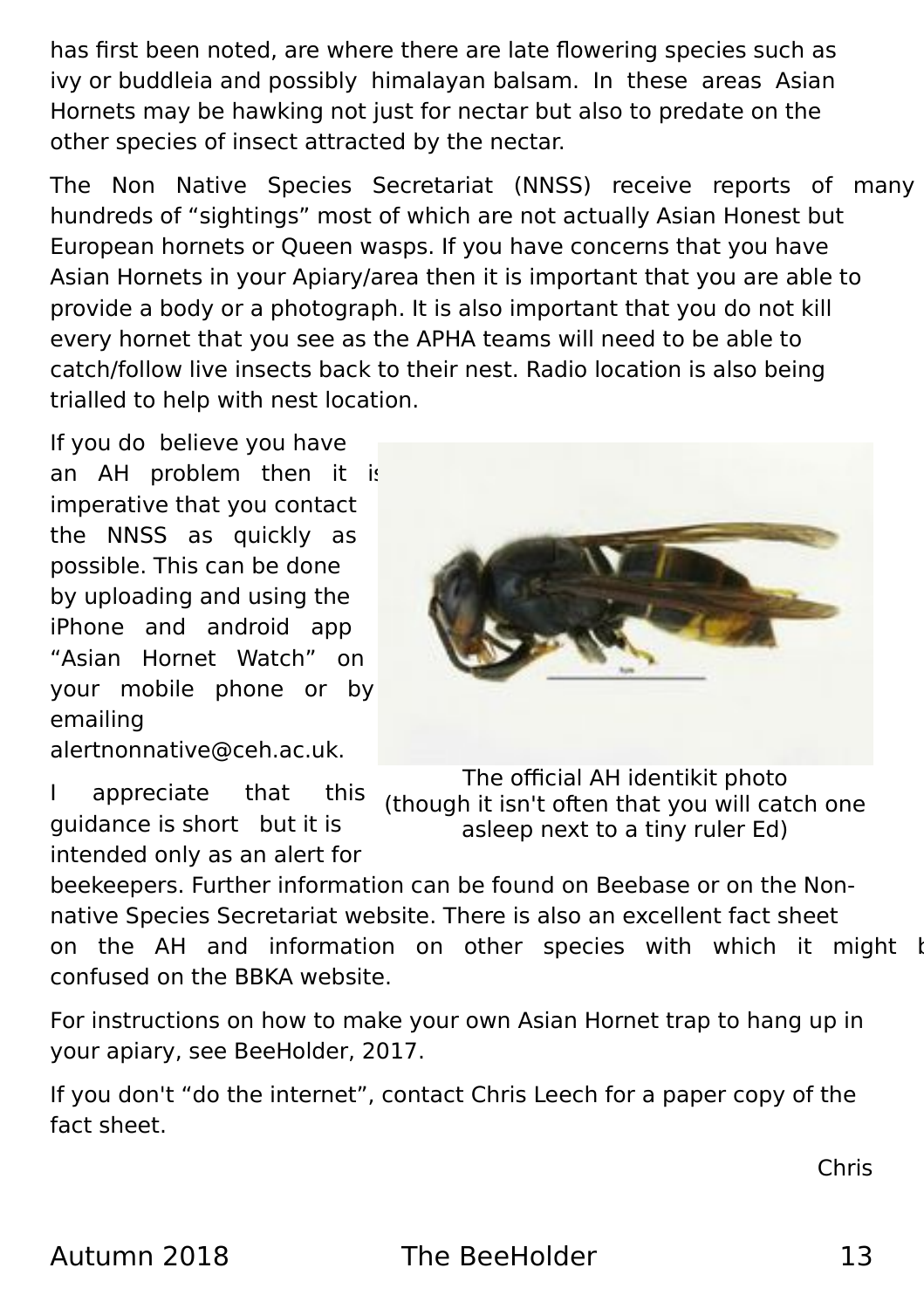### **Training 2019**

Roger (Stone) and I have set the dates for training sessions at Gregynog next year. The sessions take place in the classroom and in the apiary. The cost for each session is £30, payable before the training date. Tea, coffee and biscuits are provided.

#### **Improvers - 27th Jan 2019**

Time 9.30am for the morning. This is for those of you who had bees last year and anyone who wants to brush up on the following topics:

- comb management
- brood position
- proactive and reactive swarm management
- how to catch and hive swarm

#### **Beginners One - 3rd March**

Time 9.30am until lunch. This course is intended for members who have never kept bees and haven't got bees yet. Plus any member who has had a year or two off, or just wants a basic refresher. This course covers:

- siting your apiary
- personal equipment
- lighting a smoker
- making up a frame with foundation
- hive types and hive components
- castes of bees
- life cycle of the three castes
- pollen, nectar and honey
- the beekeeping year

#### **Beginners Two – 17th March**

Time 9.30am until lunch. Too much information to take in on one day, so

this second session completes the picture for the new or returning beekeeper. The course covers:

- planning
- where do I get my bees from
- how to inspect a colony
- honeybee diseases
- communication in the hive
- swarming
- practical session in the apiary
- feeding bees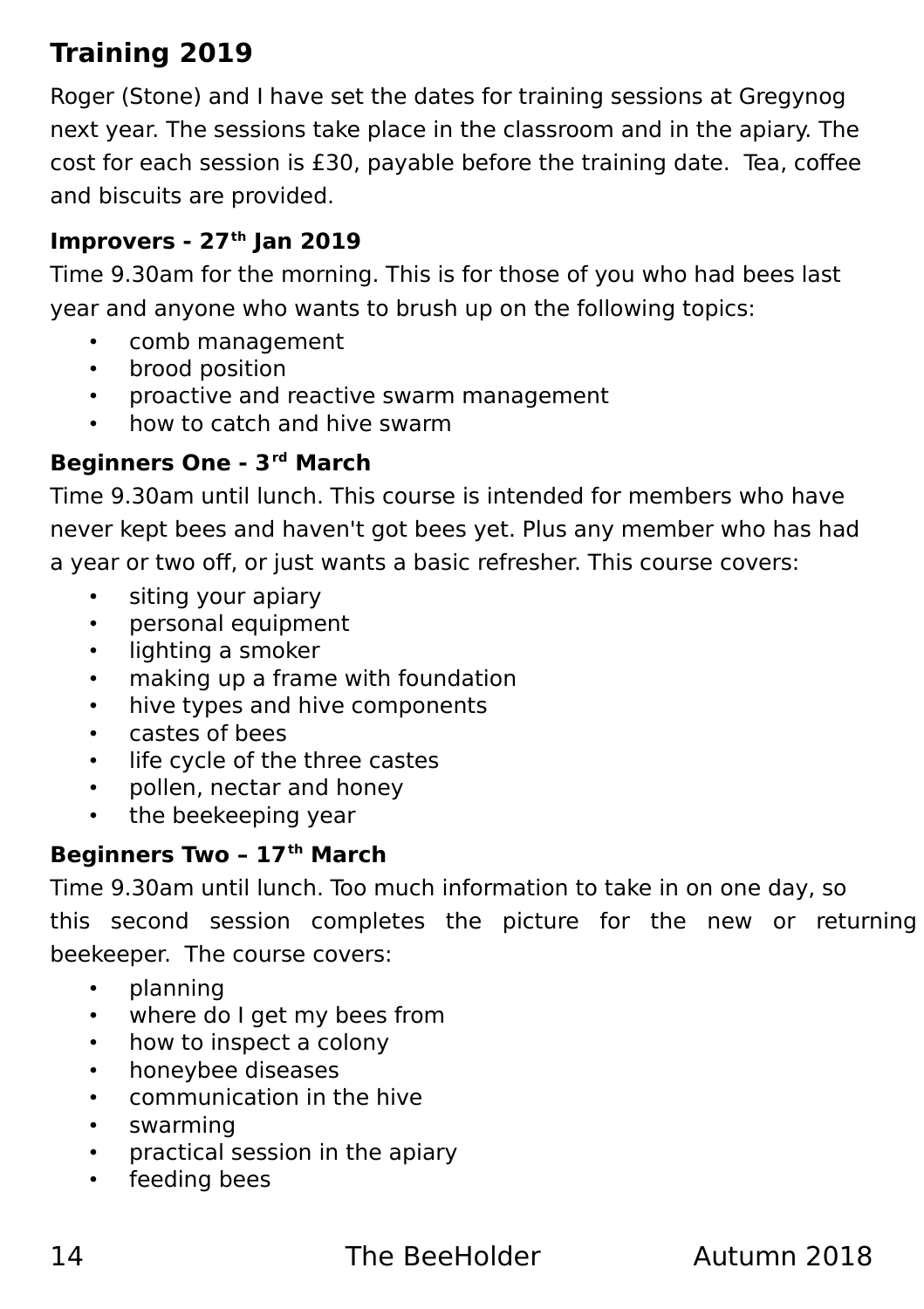#### **Basic Assessment**

Last year several of our members joined up to form study group through the winter to increase beekeeping knowledge.

Some of us decided to take the Basic Assessment which is a practical and oral hour with an experienced beekeeper. The 4 who did this all passed and enjoyed the experience.

If anyone wants to join a study group and possibly take the Basic Assessment next year please get in touch with Rachel.



Anne, Rachel and Jill with their Basic Assessment certificates (Helen was AWOL that day)

#### **Apiary Training**

We will have the usual apiary training sessions throughout the 2019 season. Each session will address matters appropriate to the time of year and they are approximately monthly depending on weather. The topics covered include:

- general inspection
- varroa control and treatment
- splitting a colony and making up a nuc
- taking off honey
- basic assessment training
- 'reading' a colony and deciding what action to take

Rachel Kellaway

#### **Mentoring**

Currently we don't have a system to organise mentoring for new beekeepers. However most MBKA events have time for members to chat with each other over a piece of cake and a coffee or tea. Members are very often happy to come and check through your bees with you and give you the practical pointers that only come with experience.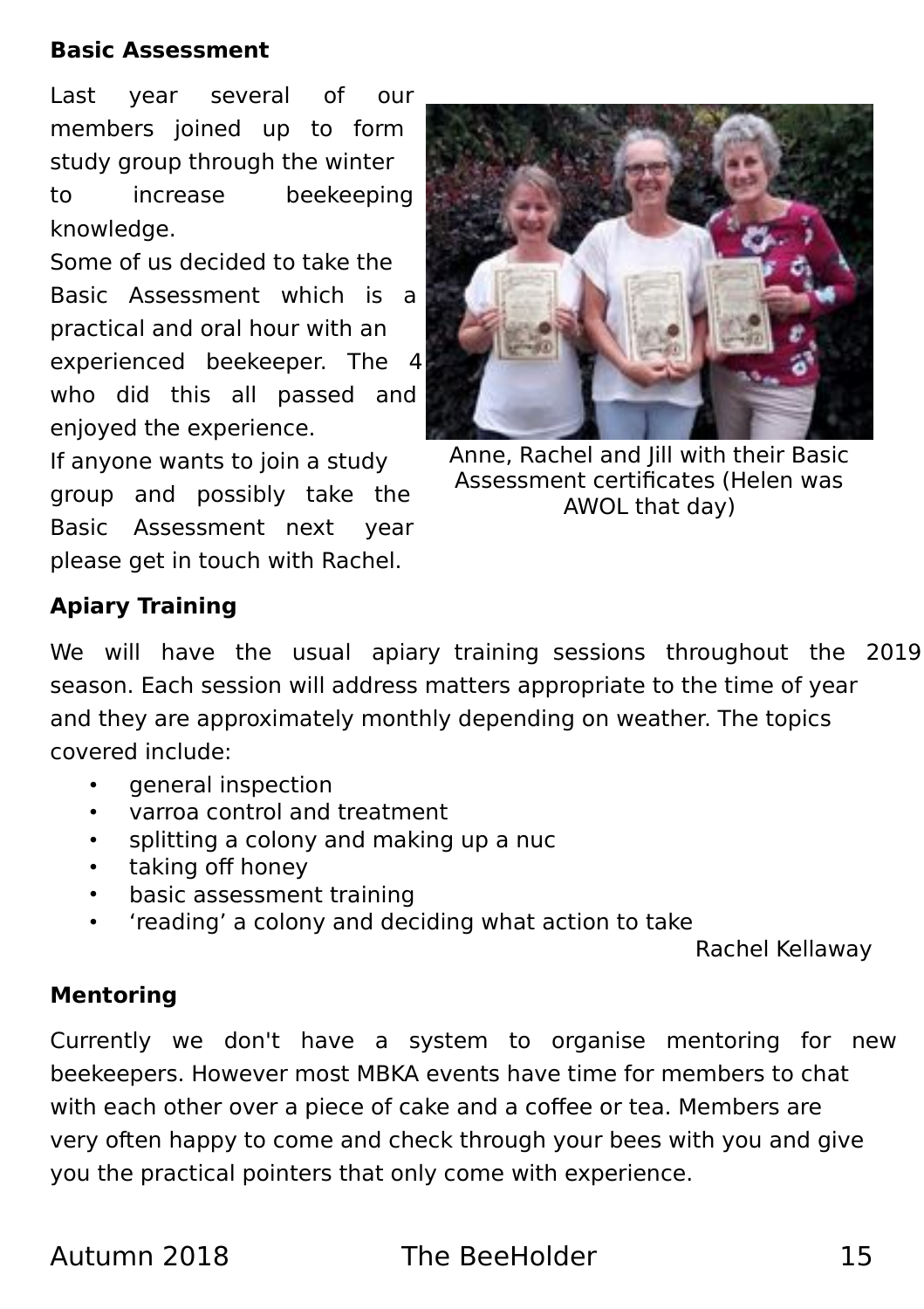#### **Our New Website ...**



The internet is a constantly changing, dynamic environment and after ten years, the MBKA web site has been given a major rework to make it a useful resource. Our much more new webmaster, David Hughes, is responsible for this clean, new look, leaving Chris Leech to concentrate on BeeHolder, his dusty typewriter and collection of quills. So I urge you to take the plunge and have a look at the new site. If you have any suggestions or comments, your

feedback is, as always, most welcome.

#### ... and Facebook page

Not out with the old, but in with the new...

Our trusty 'Beeholder' magazine is circulated three or four times year to just over 100 members - and has been a crucial part of our membership communication since the MBKA was formed! And long may that continue, as so many of our members look forward to each issue to catch up with old friends and new news! I'm sure that most of us will also be aware that communication for societies and groups like ours is constantly evolving, and many of us have taken to social



media to keep up with friends, family and the hobbies and interests that we enjoy. Beekeeping is no different, and MBKA are using one social media platform, Facebook, to help keep members and non-members fully up to date with news, events, key industry research and our own beekeeping endeavours. Our Facebook page has had great success in reaching a wider audience and new members are finding us through this route all the time. If you use Facebook, then why not hop onto our page and let us know what your up to. Please send in pictures, stories or any bee-related news that you'd like to see appear on the page. Follow the link from website. the or. directly by typing https://www.facebook.com/montybeekeepers/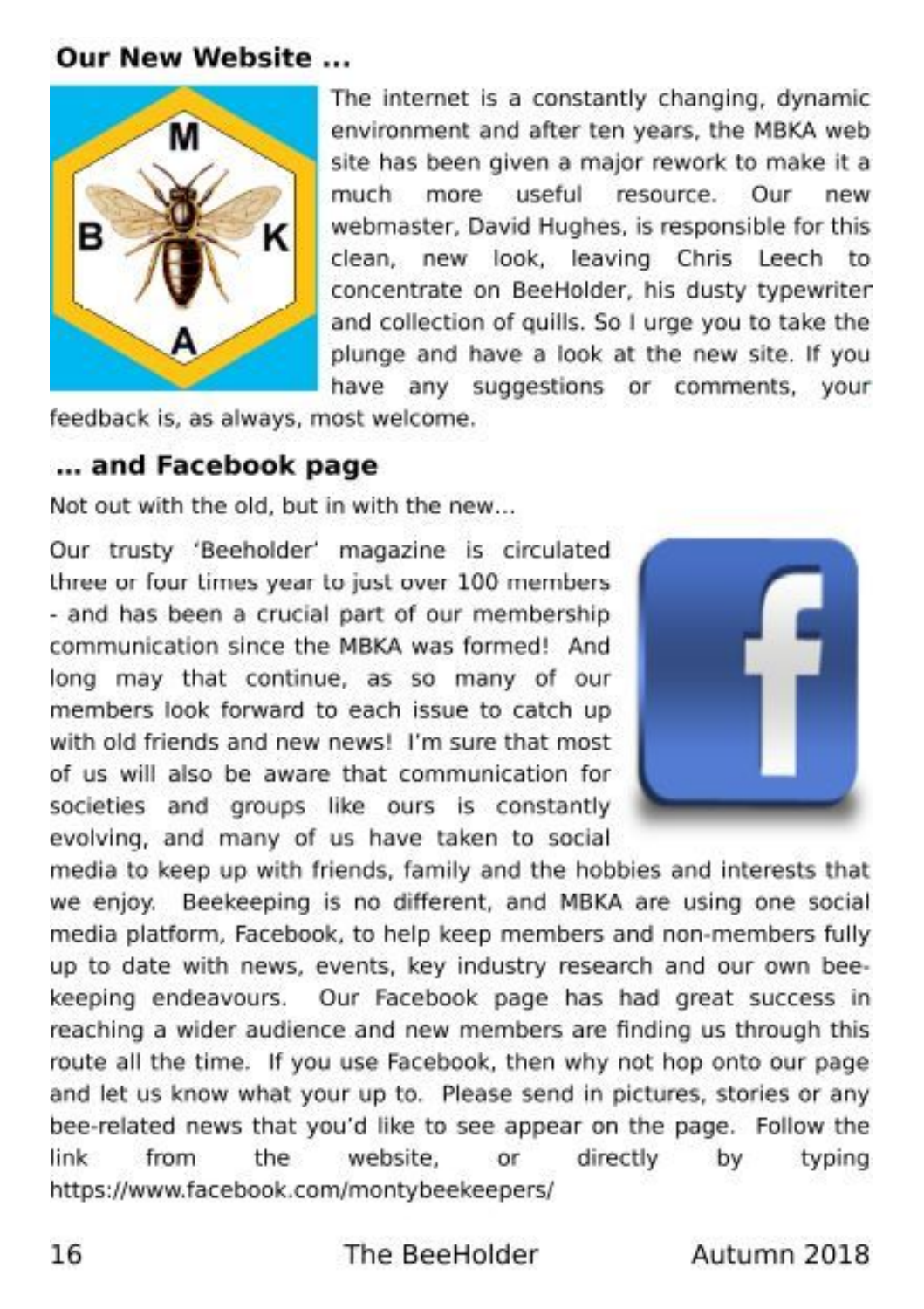#### **Kraków Honey Harvest 2018**

The Kraków Honey Harvest and Bee-keeping Festival is held every year during the first weekend of September in Wolnica Square in the old Kazimierz district of Kraków. This year was the  $25$  th such festival which features live folk performances, contests, exhibitions of beekeeping



a tricky judging decision?

equipment, informative events, and the ability to talk with those who know everything about bees and their habits make the festival charming and informative.

The event was organized by the Kraków Association of Beekeepers and ran from Friday 7 <sup>th</sup> to Sunday

9<sup>th</sup> September.

For beekeepers it is an opportunity to exchange experiences and learn about innovations in the field of apiaries and beekeeping.

The Honey Harvest also provides numerous attractions for children and adults. The "Parade of bees", an integral part of the event, is a parade of children and adults wearing costumes of bees. Since 2016, the Kraków

Honey Harvest is accompanied by "Blood Harvest". Not as morbid as it sounds, this is in fact an opportunity to donate blood for the needs of Kraków's hospitals.

Kraków is the first city in Poland which decided to set up a coordinated group of apiaries. Pasieka Kraków consists of urban apiaries on roofs and in meadows in and around the city. Skilled



honey vodka

beekeepers take care of them. The hives are placed e.g. on the roofs of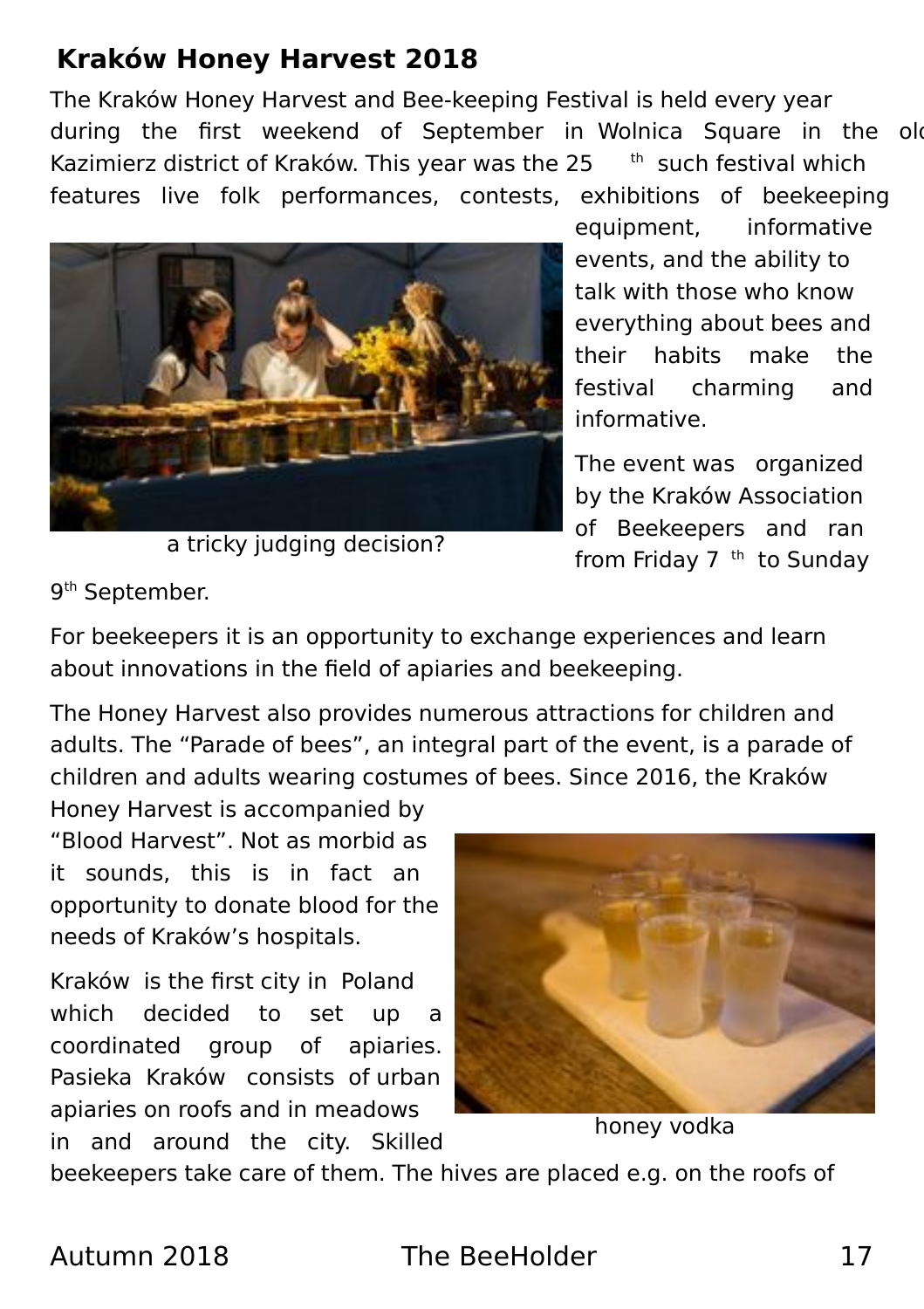Nowohucki Culture Centre and Galeria Kazimierz shopping centre where they can take advantage of the city's parks and private gardens.

The 2019 Honey Harvest will be  $6<sup>th</sup> - 8<sup>th</sup>$  September 2019, and if you don't fancy that, Kraków hosts more than 100 festivals every year, over fifty of which have international importance.

On a lighter note, one article mentioned "amazing handcrafted products made from beeswax". I thought a picture would be nice, but you try searching for Polish beeswax products on the internet and getting something other than furniture polish.

Chris

## bee informed, bee up to date, bee entertained *it must be THE BEEKEEPERS QUARTERLY available on line for £20 per year https://beekeepers.peacockmagazines.com/* or £30 per year for paper copy from Northern Bee Books,

Scout Bottom Farm, Mytholmroyd, Hebden Bridge HX7 5JS (UK)

*http://www.northernbeebooks.co.uk/*

#### **BBwear offer**

BBwear still offers our members 20% off all garments in their clothing range and 50% off BB10 and BB11 Gloves and Spats. Free gloves are NOT included with the full suits when purchased with association discount.

To see the range of products, their web site is http://www.bbwear.co.uk/.



A full spectrum of bee suits is available from BBwear

18 The BeeHolder Autumn 2018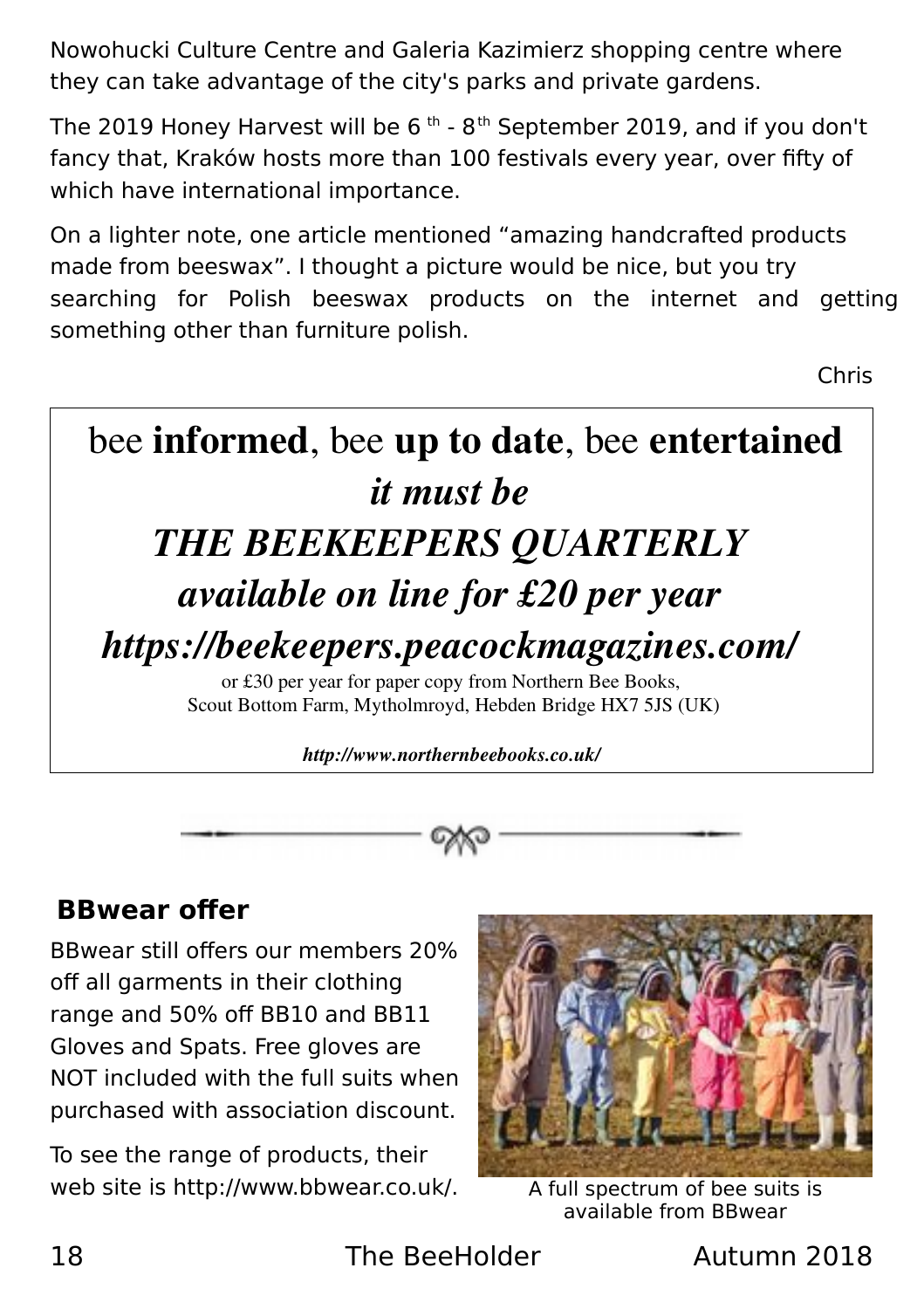#### **The MBKA Committee**

| <b>PRESIDENT</b><br><b>CHAIR</b>      | Names removed for privacy. |                         |  |
|---------------------------------------|----------------------------|-------------------------|--|
| <b>TREASURER</b>                      |                            |                         |  |
| <b>SECRETARY</b>                      |                            |                         |  |
| <b>MEMBERSHIP</b><br><b>SECRETARY</b> |                            |                         |  |
| <b>BEEHOLDER</b><br><b>EDITOR</b>     | <b>Chris Leech</b>         | editor@montybees.org.uk |  |
| <b>EVENTS</b>                         |                            |                         |  |
| <b>SPRAY LIAISON</b>                  |                            |                         |  |
| <b>APIARY CONTACT</b>                 |                            |                         |  |

**SWARM Joe Bidwell CO-ORDINATOR** 

**WEBSITE MANAGER** 

#### **TRAINING AND<br>EXAMS EXAMS** tel: 01686 640917 training@montybees.org.uk

#### $facebook$

Please feel free to contact any member of the committee with any questions, or if you can volunteer time to help with any aspect of the association.

> see also our website and facebook page www.montybees.org.uk